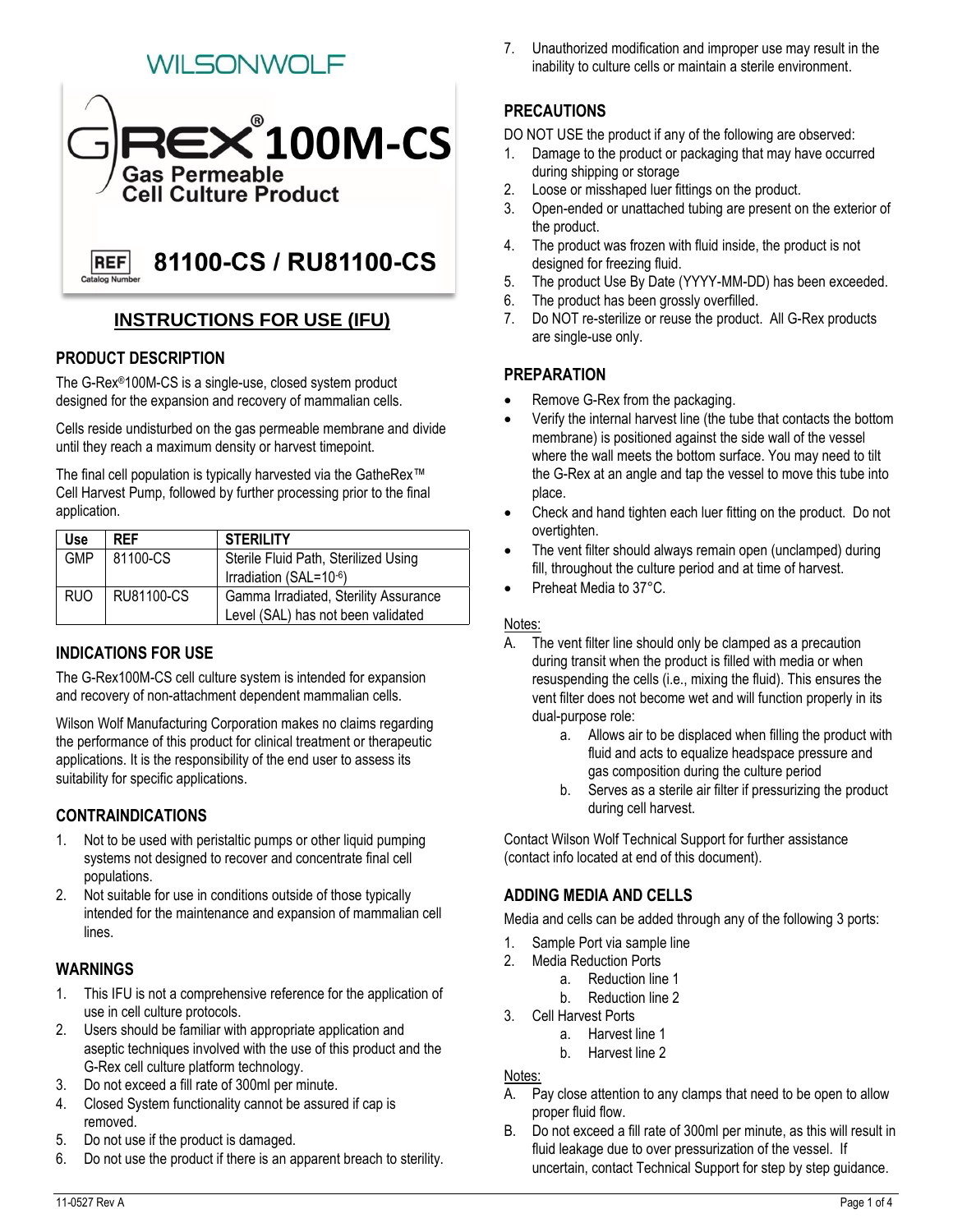- C. Ensure each port is adequately flushed with media or sterile air following fluid addition so cells or growth factors are not retained in the fluid lines.
- D. To maintain product integrity, it is best practice to add and remove media/cells using thermal welds with the weldcompatible PVC tubing sets that consist of the media reduction port, line 1 (red-stripe) and the cell harvest port, line 2 (clear). Each line is 30 inches long and terminates in a luer fitting with a cap or plug.
- E. Product Capacities:

| <b>Working Volume</b> | <b>Maximum Capacity</b> |
|-----------------------|-------------------------|
| 1,000 ml (1 liter)    | 1,100 ml (1.1 liter)    |

## **SAMPLING AND ALTERNATE MEDIA FILL METHODS**

#### **SAMPLE PORT** *(one line)*

- 1. The sample port line ends in a Clave™ needleless septum (dark blue in color) with a female luer lock and a cap. This line can be used to introduce reagents or remove samples during the culture period.
	- o The sample port line corresponds to the silicone tube on the inside of the product which terminates about 50% of the way into the vessel
	- o Remove the clear cap from the dark blue Clave connecter, wipe the connector end with a sterile 70% alcohol wiper and allow to dry, dock a syringe onto the Clave connecter, withdraw the sample, clear the line with sterile air, and replace the clear cap.

#### **MEDIA REDUCTION PORT** *(two lines)*

- 1. Reduction line 1 is red-striped PVC tubing, terminating in a female luer lock and luer plug. This tubing is thermal weld compatible for functionally closed connections to a transfer bag. This tubing is contiguous with the tube on the inside of the product that terminates about 1cm above the bottom membrane.
	- o The female luer lock fitting can be used to dock a media/cell bag or syringe. This operation should be performed in a biosafety cabinet. Replace luer plug.
- 2. Reduction Line 2 has a quick connect fitting ending on the larger diameter silicone tube.
	- o This line corresponds to the tube on the inside of the product which terminates about 1cm above the membrane (same as reduction line 1).
	- $\circ$  Use of this line to add media is an alternative to welding the media source to the reduction line 1 and should be performed in a biosafety cabinet. To do this, remove the end plug and aseptically connect a media bag to the quick connect fitting. Lift the bag above the G-Rex and allow media to gravity drain into the product. Replace the end plug.

#### **CELL HARVEST PORT** *(two lines)*

- 1. Harvest line 1 is the short silicone tube that comes off a T-fitting and terminates in a female luer lock.
	- o This line corresponds to the silicone tube on the inside of the product that is angled into the side wall and touches the bottom membrane.
	- o Similar to media reduction Line 2, harvest line 1 can be used as an alternate method for filling the product with media prior to inoculation.
- $\circ$  Attachment to this line should be performed in a biosafety cabinet. To do this, aseptically remove the end plug, dock a media bag onto the female luer fitting and gravity drain fluid into the product. Replace the end plug fitting.
- 2. Harvest line 2 is a clear PVC tubing line that terminates with a male luer lock and end cap. This tubing is thermal weld compatible which is necessary to maintain a functionally closed connection to a media transfer bag.
	- o This line corresponds to the silicone tube on the inside of the product that is angled toward the side wall and touches the bottom membrane (same as harvest line 1).
	- o As described for media reduction line 1, this line can be used to fill the product prior to inoculation. If a sterile weld is not performed, the male luer lock fitting can be attached to a media bag and used to fill the product. This operation should be performed in a biosafety cabinet, followed by replacement of the end cap fitting.

#### **HARVESTING**

Cell harvest should be performed in conjunction with the GatheRex Liquid Handling, Cell Harvest Pump.

Below is a brief guide. Reference the GatheRex User Manual for additional information:

- 1. Dock a waste media collection bag (or other receptible) onto reduction line 1 or reduction line 2. Use reduction line 1 (redstripe PVC tubing) in conjunction with thermal weld equipment for functionally closed processing.
- 2. Dock a cell collection bag (or other receptible) onto harvest line 1 or harvest line 2. Use harvest line 2 (clear PVC tubing) in conjunction with thermal weld equipment for functionally closed processing.
- 3. Lay reduction line 1 and harvest line 2 in the corresponding conduit pathway of GatheRex Pump. Ensure the tubing is properly seated in the housing and close the clamps.
- 4. Connect the gas line from the GatheRex to the vent filter. Ensure the clamps for the selected fluid pathways are open to the media and cell collection bags and turn on the GatheRex pump.
- 5. Press the red arrow for media removal, allowing the device to pressurize and move fluid out of the vessel down to the 1cm height of the internal media reduction line.
- 6. With 90% of the full working volume (waste media) removed, swirl the remaining ~100 mls to resuspend the cells residing on the gas permeable membrane. Tilt the device so the fluid collects/pools where the internal harvest line touches the base/side of the vessel. Press the blue arrow for cell harvest, allowing the device to pressurize and move the cell population and all remaining fluid into the cell harvest bag.
- 7. Clamp reduction line 1 and harvest line 2 in order to seal the waste media and cell collection bags. Press release clamps button on GatheRex Pump and remove the tubing.
- 8. Seal the collection bags with sterile tube welder. Discard G-Rex vessel and waste media.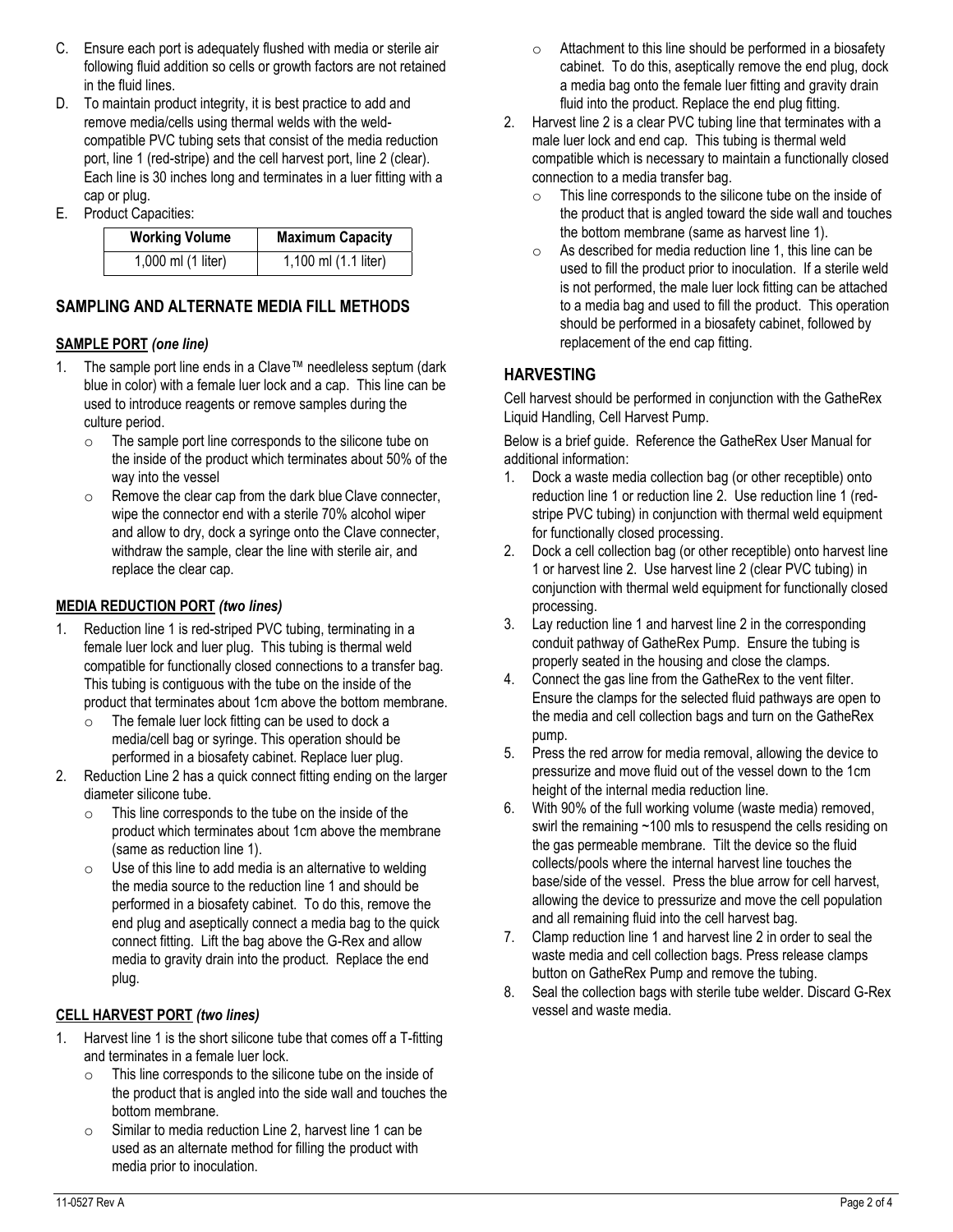#### **MANUFACTURED BY**

Wilson Wolf Manufacturing Corporation St. Paul, Minnesota 55112 USA Made in USA

#### **TECHNICAL SUPPORT / ORDERING**

Tel (+1) 651.628.9259 Email info@wilsonwolf.com Web www.wilsonwolf.com

Patent: www.wilsonwolf.com/patents

G-Rex® is a registered trademark of Wilson Wolf Corporation GatheRex™ is a trademark of Wilson Wolf Corporation © 2019 Wilson Wolf Corporation. All Rights Reserved Clave™ is a trademark of ICU Medical, Inc.